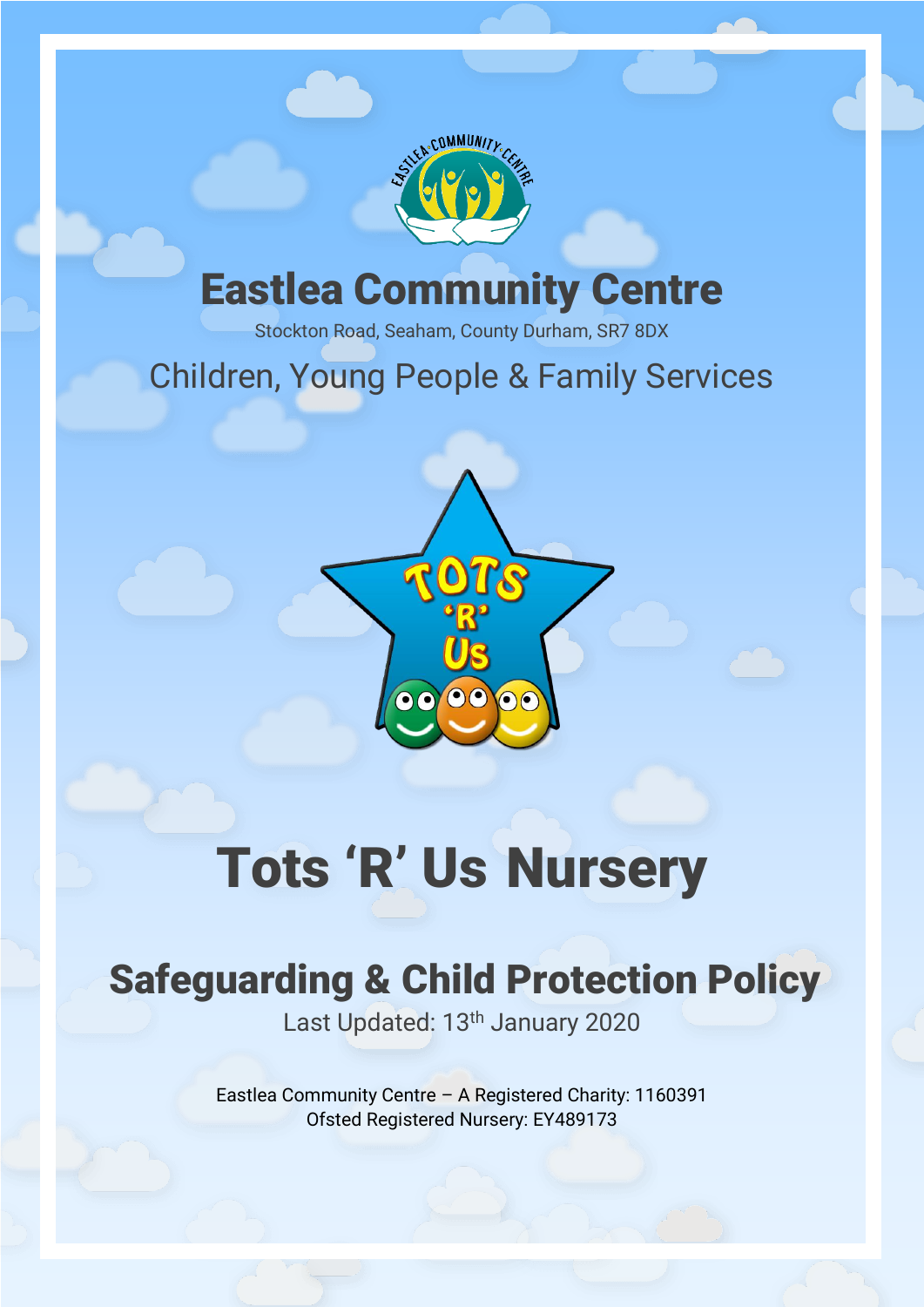#### **Safeguarding and Child Protection Policy**

Children learn best when they are healthy, safe and secure, when their individual needs are met, and when they have positive relationships with the adults caring for them. They have the right to be protected from abuse and harm at all times and in all situations. This policy shows that we protect these rights and that safeguarding and child protection is the responsibility of every adult who is involved with children.

#### **Legal framework**

The Children Acts 1989 and 2004 respectively state a child is anyone who has not yet reached their 18th birthday. The Children Act 1989 states that each child has the right to protection from all forms of abuse, neglect or exploitation. It also states that children should have the right to express their views on any issues or decisions affecting them.

Children Act 1989 and 2004 Childcare Act 2006 The Statutory Framework for the Early Years Foundation Stage (EYFS) 2017 Working together to safeguard children – Department for Education 2018 What to do if you're worried a child is being abused – Department for Education 2015 Counter-Terrorism and Security Act 2015

#### **Definition of Safeguarding and Child Protection**

*(Definition taken from the HM Government document 'Working together to safeguard children 2018)*

#### **Safeguarding and promoting the welfare of children:**

- protecting children from maltreatment
- preventing impairment of children's health or development
- ensuring that children are growing up in circumstances consistent with the provision of safe and effective care
- Taking action to enable all children to have the best outcomes

**Child protection** is part of safeguarding and promoting welfare and refers to the activity that is undertaken to protect specific children who are suffering, or are likely to suffer, significant harm.

#### **Links to other policies**

- Equality, Diversity & Inclusion Policy
- Positive Behaviour and Promoting British Values
- **E-Safety Policy**
- Employment & Recruitment Policy
- **Staff Behaviour Policy**
- Staff Sickness and Absence Policy
- Special Educational Needs & Disabilities Policy (SEND)
- Looked After Children Policy
- Confidentiality, Data Protection and Sharing Information Policy
- **Prevent Policy**
- Safeguarding and Child Protection Procedure and Contact Details
- Missing Child Policy
- Personal Care Policy
- **Visitors Policv**
- Late and Uncollected Child Policy
- Health and Safety Policy
- Accident/Incident Reporting & Emergency procedure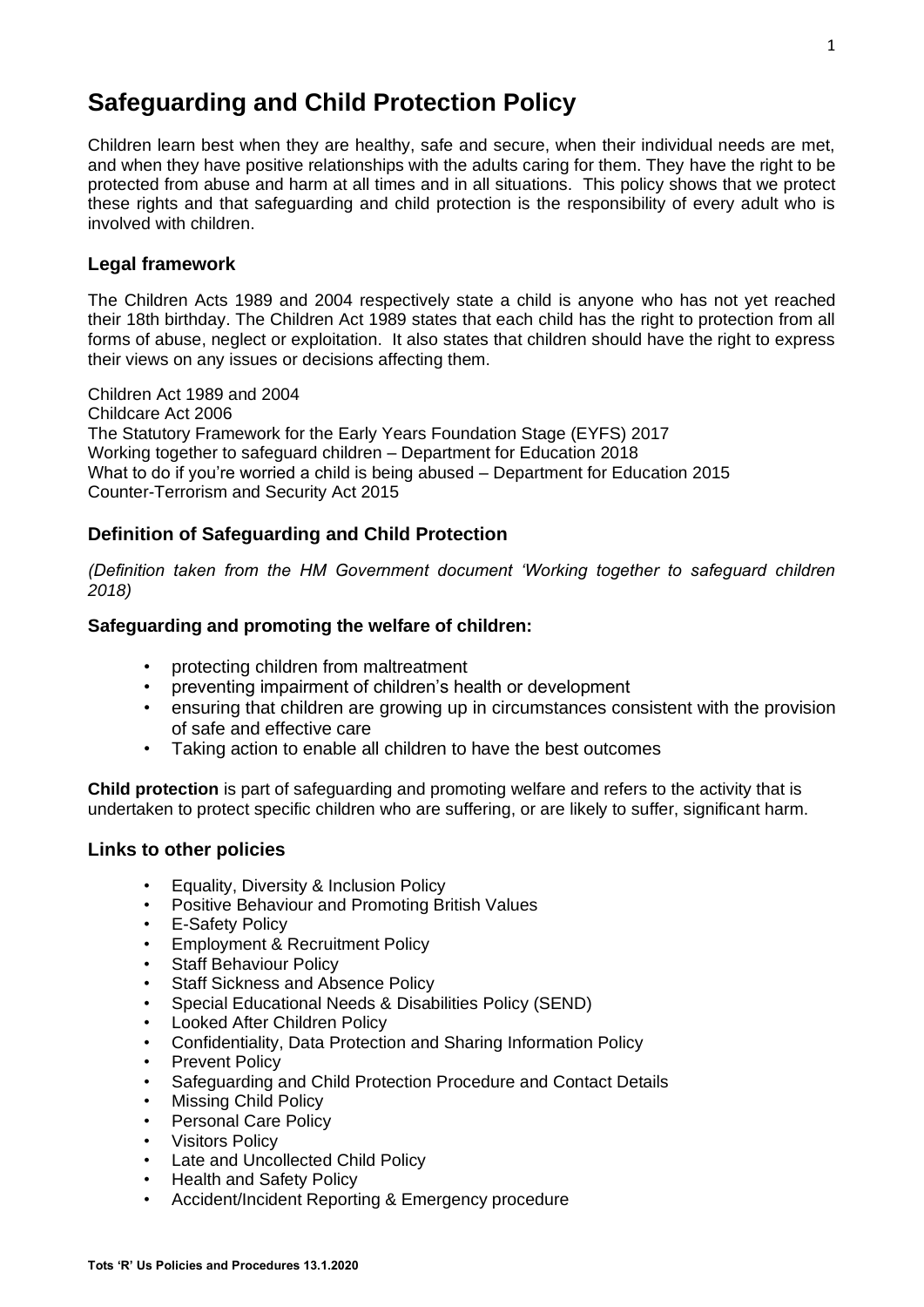- Sick Child Policy
- **Medication Policy**
- Alcohol and Substance Misuse Policy

We all have a responsibility to be aware of child protection issues; however, it is important to have one or more persons who have agreed to monitor child protection.

**The Designated Safeguarding Lead (DSL) for the Nursery is Michelle Todd,** who together with **Margaret Blackwell, the Nominated Registered Person for the Nursery (Chair of Trustees)**, are responsible for and work collaboratively to ensure:

- The Nursery's Safeguarding and Child Protection policy, procedures and implementation are updated and reviewed annually and work with Trustees regarding this
- The Safeguarding and Child Protection policy is available publicly and parents are aware of the fact that referrals about suspected abuse or neglect may be made and the role of the Nursery in this
- The Safeguarding and Child Protection policy is known, understood and used appropriately by Trustees, staff, students and volunteers and that they each have a copy
- Trustees, staff, students and volunteers know who the Safeguarding and Specialist Services contacts are - (Eastlea Community Centre and Tots 'R' Us Nursery Safeguarding, Prevent and Child Protection Procedure and Contact Details poster)
- Relevant contact numbers are at hand and staff and volunteers are aware of procedures to follow (Flowchart)
- An up to date designated Safeguarding and Child Protection notice board
- Ensure the safe recruitment of staff
- Ensure regular supervision for all staff

The Designated Safeguarding Lead should undergo formal training every two years. In addition to this training, their knowledge and skills should be refreshed (for example via e-bulletins, e learning, Durham Safeguarding Children's Partnership training, or by taking time to read and digest safeguarding developments) at least annually to:

- Be alert to the specific needs of children in need and those with special educational needs
- Ensure each member of staff has access to and understands the Nursery's Safeguarding and Child Protection policy and procedures, especially new and part time staff
- Link with the Durham Safeguarding Children's Partnership to make sure staff and volunteers are aware of training opportunities and the latest local policies on safeguarding
- Be able to keep detailed, accurate, secure written records of concerns and referrals
- Obtain access to resources and attend any relevant or refresher training courses
- Encourage a culture of listening to children and taking account of their wishes and feelings, among all staff and volunteers, in any measures the Nursery may put in place to protect them
- Understand and support the Nursery with regards to the requirements of the Prevent duty and are able to provide advice and support to staff on protecting children from the risk of radicalisation
- Act as a source of support, advice and expertise to staff on matters of safety and safeguarding and when deciding whether to make a referral by liaising with relevant agencies
- Understand the assessment process for providing early help, intervention and prevention, for example through locally agreed common and shared assessment processes such as early help assessments (Single Assessment Framework (SAF)) and Families First Team and (Team around the Family (TAF))
- Have a working knowledge of how local authorities conduct a child protection case conference and a child protection review conference and be able to attend and contribute to these effectively when required to do so
- Refer all cases of suspected abuse or neglect to the Local Authority Children's Services (First Contact 03000 26 79 79), Police (cases where a crime may have been committed) and to the Prevent/Channel programme where there is a radicalisation concern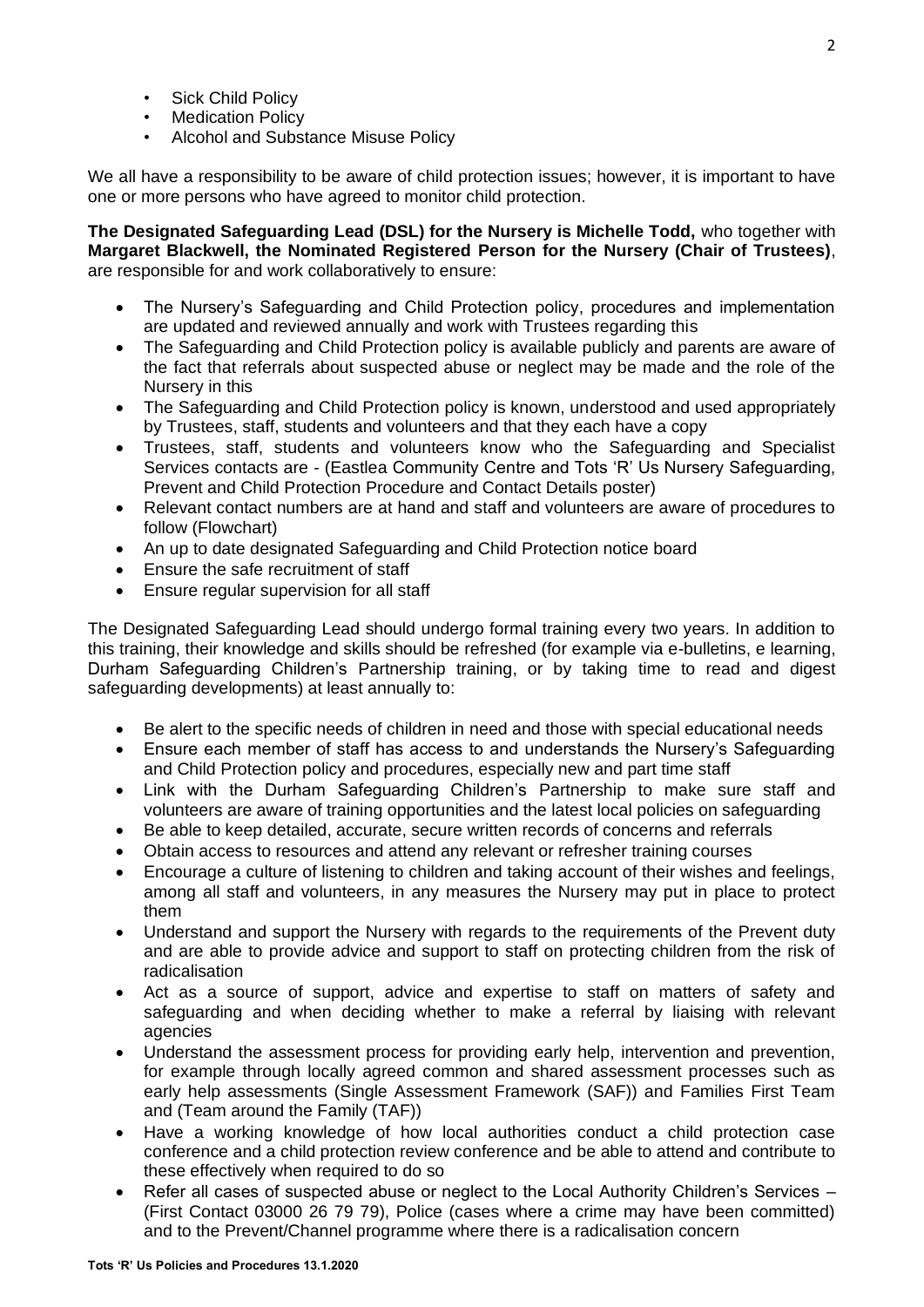- Manage on-going enquiries under Section 47 of the Children Act 1989 and police investigations
- Where children leave the Nursery ensure the file for safeguarding and any child protection information is shared appropriately with any new provision as soon as possible
- The Nursery should obtain proof that the new provision has received the safeguarding file for any child transferring and then destroy any information held on the child in line with data protection guidelines

During term time the DSL will always be contactable or available (during Nursery hours) for staff, volunteers or students in the Nursery to discuss any safeguarding concerns. Alternatively, a member of staff, volunteer or student can make a referral directly to First Contact 03000 26 79 79 or the Police if they believe a child is at risk of harm or in immediate danger.

**The Trustees of Eastlea Community Centre** must ensure that they comply with their safeguarding duties under legislation and the responsibilities placed on them by Ofsted – Inspecting safeguarding in early years, education and skills settings – updated September 2019.

They must ensure that the policies, procedures and training in the Nursery are effective and comply with the law at all times. The Nominated Registered Person representing the Trustees is Margaret Blackwell.

Our Trustees are required to have DBS checks done every three years and complete the Charities Commission 'Trustee eligibility declaration', which states: If your organisation works with vulnerable people (including children) and you declare that you have:

- Read and understood the Charity Commission's safeguarding guidance
- Carried out all trustee eligibility checks the law requires and on the basis of those checks are satisfied that the people acting as trustees are both eligible and suitable to act as Trustees of this charity

#### **Why Do We Need To Monitor For Child Protection Issues?**

We have a duty to ensure that all Trustees, staff and volunteers are equipped with the necessary information and knowledge to give the appropriate support, guidance and help needed at the time. We are committed to ensuring that all those associated with the Nursery have positive enjoyable experiences, in a welcoming, safe and stimulating environment, where children are able to enjoy learning and grow in confidence. Children will be encouraged to develop a sense of autonomy and independence through adult support in making choices and in finding names for their own feelings and acceptable ways to express them. This will enable children to have the self-confidence and the vocabulary to resist inappropriate approaches. We extend this policy across all of the activities we deliver within the Centre and Tots 'R' Us Nursery. Consequently, we are committed to ensuring that we will take all necessary steps to ensure that all children and young people who take part in our activities are kept free from harm by:

- All staff and parents are made aware of our safeguarding policies and procedures
- Children feel valued and respected and their self-esteem is promoted
- Activities take place in a safe and secure environment
- Children are encouraged to respect and care for others
- There is respect for diversity and sensitivity to race, culture, religion, gender, sexuality and disability
- Staff recognises the importance of ascertaining the wishes and feelings of children and understands how individual children communicate by verbal or non-verbal means
- Bullying is effectively countered
- A child's right to personal privacy is respected
- Action is taken to stop any inappropriate verbal or physical behaviour
- Opportunities exist for children and parents/primary carers to talk to us about any concerns they may have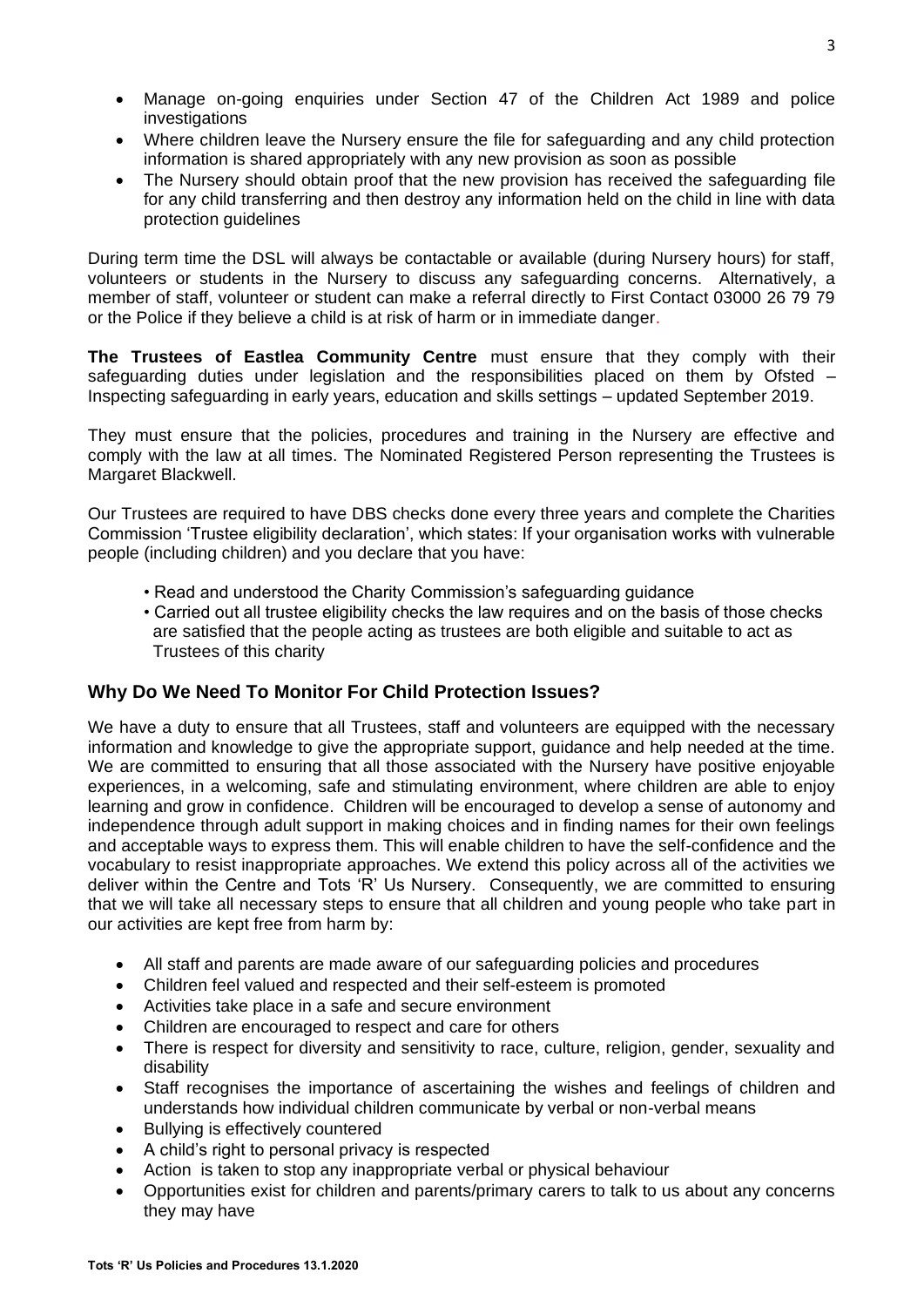- Children and parents/primary carers feel comfortable and confident enough to discuss attitudes and behaviours they do not like
- Staff and volunteers are trained in aspects of safeguarding children, alert to children's vulnerabilities and risks of harm and knowledgeable about how to implement safeguarding children procedures
- There are clear procedures for referring safeguarding concerns about a child to the relevant local authority and safeguarding specialists
- Complaints procedures are clear, effective, and user-friendly and are readily accessible
- Recruitment and selection procedures are rigorous and create a high threshold of entry to deter abusers
- There is effective supervision and support that extends to temporary staff and volunteers
- Visitors and contract staff are effectively checked and supervised when on site or in contact with children
- Clear procedures and support systems are in place for dealing with expressions of concern by staff and carers about other staff or carers
- Whistleblowing instructing staff, volunteers, trustees and students of their duty and professional obligation to the Nursery to raise legitimate concerns about the conduct of colleagues or managers. A guarantee that procedures can be invoked in ways that do not prejudice the 'whistle-blower's' own position and prospects
- Ensure that whenever children are on the premises at least two adults are present
- Ensure that no child is left alone with staff in a one-to-one situation without being visible and/or audible to others
- An up to date register is kept of every child involved with the Nursery, consent form including relevant medical details, photograph consent, contact name and number in case of emergencies
- That some issues are confidential
- Any suspicions or allegations of abuse are referred and not investigated
- Concerns and support are sought from those identified in the Nursery's Safeguarding and Child Protection policy.

#### **What is Child abuse?**

Abuse and neglect are forms of maltreatment of a child. Somebody may abuse or neglect a child by inflicting harm, or by failing to act to prevent harm. Children may be abused in a family or in an institutional or community setting, by those known to them or, more rarely, by a stranger for example, via the internet. They may be abused by an adult or adults, or another child or children.

#### **There are four types of child abuse, namely:**

#### **Physical abuse:**

Physical abuse may involve hitting, shaking, throwing, poisoning, burning or scalding, drowning, suffocating, or otherwise causing physical harm to a child. Physical harm may also be caused when a parent or carer fabricates the symptoms of, or deliberately induces, illness in a child.

#### **Emotional abuse:**

Emotional abuse is the persistent emotional maltreatment of a child such as to cause severe and persistent adverse effects on the child's emotional development. It may involve conveying to children that they are worthless or unloved, inadequate, or valued only insofar as they meet the needs of another person. It may include not giving the child opportunities to express their views, deliberately silencing them or 'making fun' of what they say or how they communicate. It may feature age or developmentally inappropriate expectations being imposed on children. These may include interactions that are beyond the child's developmental capability, as well as overprotection and limitation of exploration and learning, or preventing the child participating in normal social interaction. It may involve seeing or hearing the ill-treatment of another. It may involve serious bullying (including cyber bullying), causing children frequently to feel frightened or in danger, or the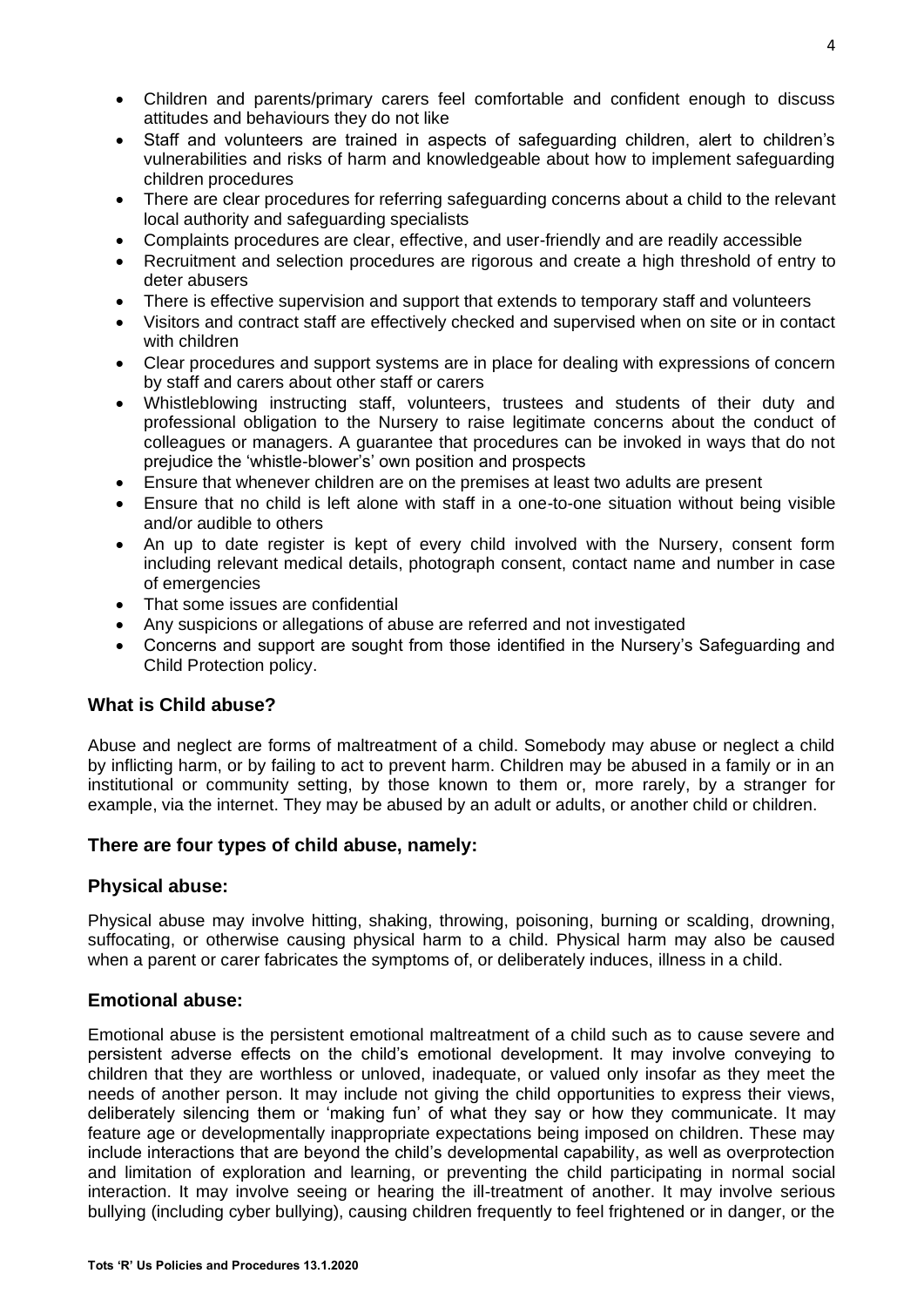#### **Sexual abuse:**

Sexual abuse involves forcing or enticing a child or young person to take part in sexual activities, not necessarily involving a high level of violence, whether or not the child is aware of what is happening. The activities may involve physical contact, including assault by penetration (for example, rape or oral sex) or non-penetrative acts such as masturbation, kissing, rubbing and touching outside of clothing. They may also include non-contact activities, such as involving children in looking at, or in the production of, sexual images, watching sexual activities, encouraging children to behave in sexually inappropriate ways, or grooming a child in preparation for abuse (including via the internet). Sexual abuse is not solely perpetrated by adult males. Women can also commit acts of sexual abuse, as can other children.

#### **Neglect:**

Neglect is the persistent failure to meet a child's basic physical and/or psychological needs, likely to result in the serious impairment of the child's health or development. Neglect may occur during pregnancy because of maternal substance abuse. Once a child is born, neglect may involve a parent or carer failing to: provide adequate food, clothing and shelter (including exclusion from home or abandonment); protect a child from physical and emotional harm or danger; ensure adequate supervision (including the use of inadequate caregivers); or ensure access to appropriate medical care or treatment. It may also include neglect of, or unresponsiveness to, a child's basic emotional needs.

The maltreatment of children – physically, emotionally, sexually or through neglect – can have major long-term effects on all aspects of a child's health, development and wellbeing. Maltreatment is likely to have a deep impact on the child's self-image and self-esteem, and on his or her future life. Difficulties may extend into adulthood: the experience of long-term abuse may lead to difficulties in forming or sustaining close relationships, establishing oneself in work, and to extra difficulties in developing the attitudes and skills necessary to be an effective parent. The immediate and longer-term impact can include anxiety, depression, substance misuse, eating disorders and self-destructive behaviours, offending and anti-social behaviour.

#### **Possible signs of Child abuse**

All staff will be alert to the following possible signs of child abuse. However, it is understood that not all children and young people manifesting these symptoms will necessarily be suffering abuse. Caution, sensitivity and common sense will shape precisely how adults respond to these symptoms.

#### **If a child:**

- Becomes withdrawn or isolated
- Becomes aggressive or starts seeking attention
- Becomes afraid of certain people
- Develops chronic medical problems such as stomach pains or headaches
- Acts in sexually inappropriate ways toward adults or peers
- Becomes anorexic or bulimic
- Fails to thrive
- Is often hungry
- Has regular accidents
- Has poor personal hygiene
- Is regularly tired
- Is reluctant to go home
- Wears inappropriate clothing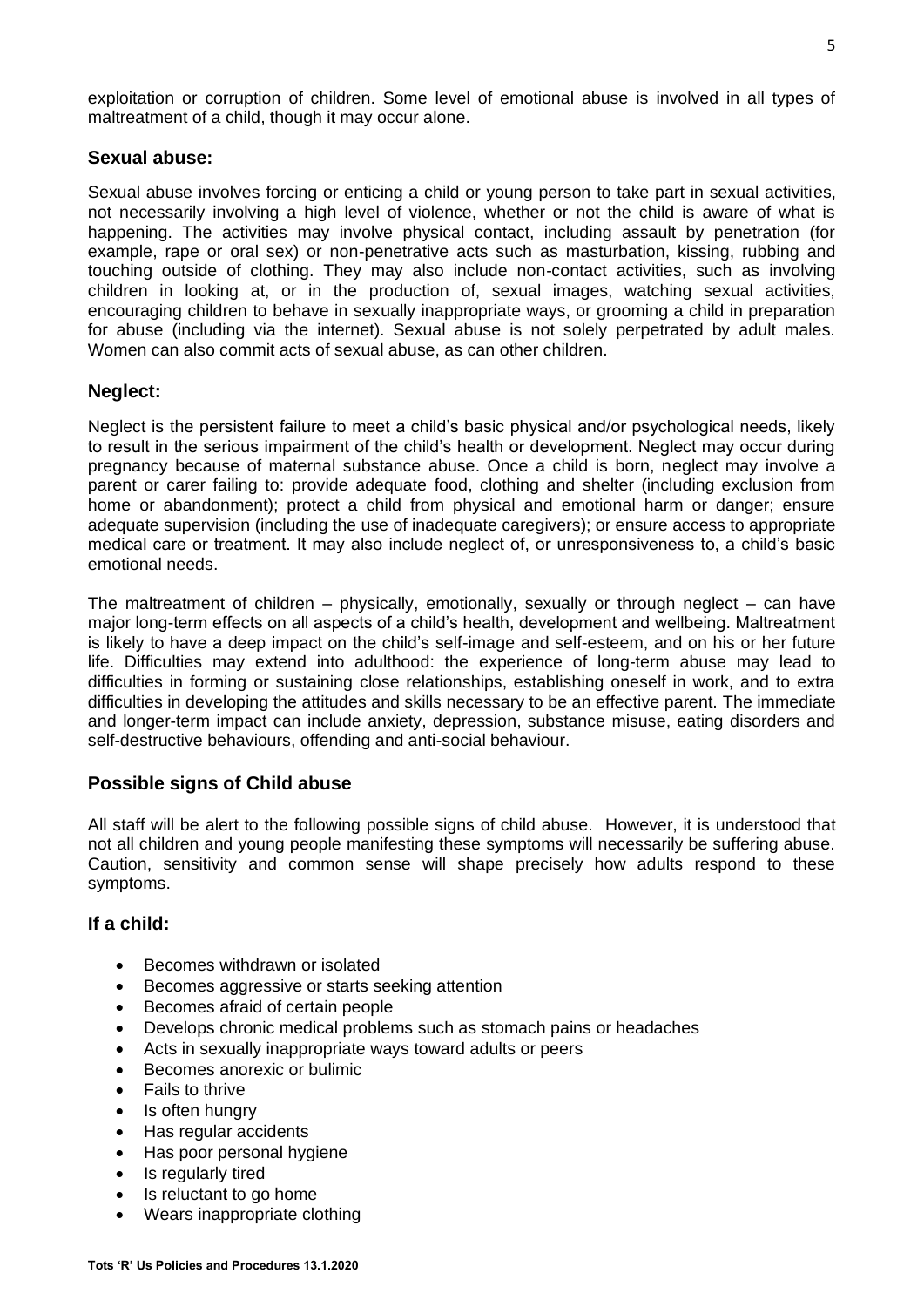- Develops poor social relationships
- Exhibits inappropriate emotional responses
- Exhibits dramatic changes in mood or behaviour
- Engages in drug or alcohol abuse
- Runs away
- Feels depressed
- Has bumps, bruises or wounds
- Has unconvincing explanations for bumps, bruises or wounds
- Tells of a friend with a problem of abuse

In addition to definitions provided above, the following terms are some important to note in the wider context of safeguarding and child protection and need to be recognised by the Nursery (this is not a definitive list) – specific safeguarding issues and vulnerabilities:

#### **Domestic Abuse**

It is important to recognise that many children will be living (or may have lived) in families where domestic abuse is a factor, and that these situations have a harmful impact on children emotionally, as well as placing them at risk of physical harm.

The definition of Domestic Abuse is '*Any incident or pattern of incidents of controlling, coercive or threatening behaviour, violence or abuse between those aged 16 or over who are or have been intimate partners or family members regardless of gender or sexuality'.* 

Domestic abuse is any type of controlling, bullying, threatening or violent behaviour between people in a relationship. However, it is not just physical violence – domestic abuse includes emotional, physical, sexual, financial or psychological abuse. It can happen in any relationship, and even after the relationship has ended. Both men and women can be abused or abusers. Domestic abuse can seriously harm children and young people. Witnessing domestic abuse is child abuse, and teenagers can suffer domestic abuse in their relationships. It is often difficult to tell if domestic abuse is happening, because it usually takes place in the family home and abusers can act very differently when other people are around. Children who witness domestic abuse may:

- Become aggressive
- Display anti-social behaviour
- Suffer from depression or anxiety
- Not do as well at nursery/school due to difficulties at home or disruption of moving to and from refuges

Where there is a concern about a child in relation to domestic violence, the Nursery will follow child protection procedures, and a referral made to First Contact.

#### **Child Sexual Exploitation (CSE)**

Child sexual exploitation involves exploitative situations, contexts and relationships where children and young people receive something (for example food, accommodation, drugs, alcohol, gifts, money or in some cases simply affection) because of engaging in sexual activities. CSE can take many forms ranging from the seemingly 'consensual' relationship where sex is exchanged for affection or gifts, to serious organised crime by gangs and groups. What marks out exploitation is an imbalance of power in the relationship. The perpetrator always holds some kind of power over the victim, which increases as the exploitative relationship, develops. Sexual exploitation involves varying degrees of coercion, intimidation or enticement, including unwanted pressure from peers to have sex, sexual bullying including cyber bullying and grooming. However, it also important to recognise that some young people who are being sexually exploited do not exhibit any external signs of this abuse. Risk indicators include:

Disclosure of older boyfriends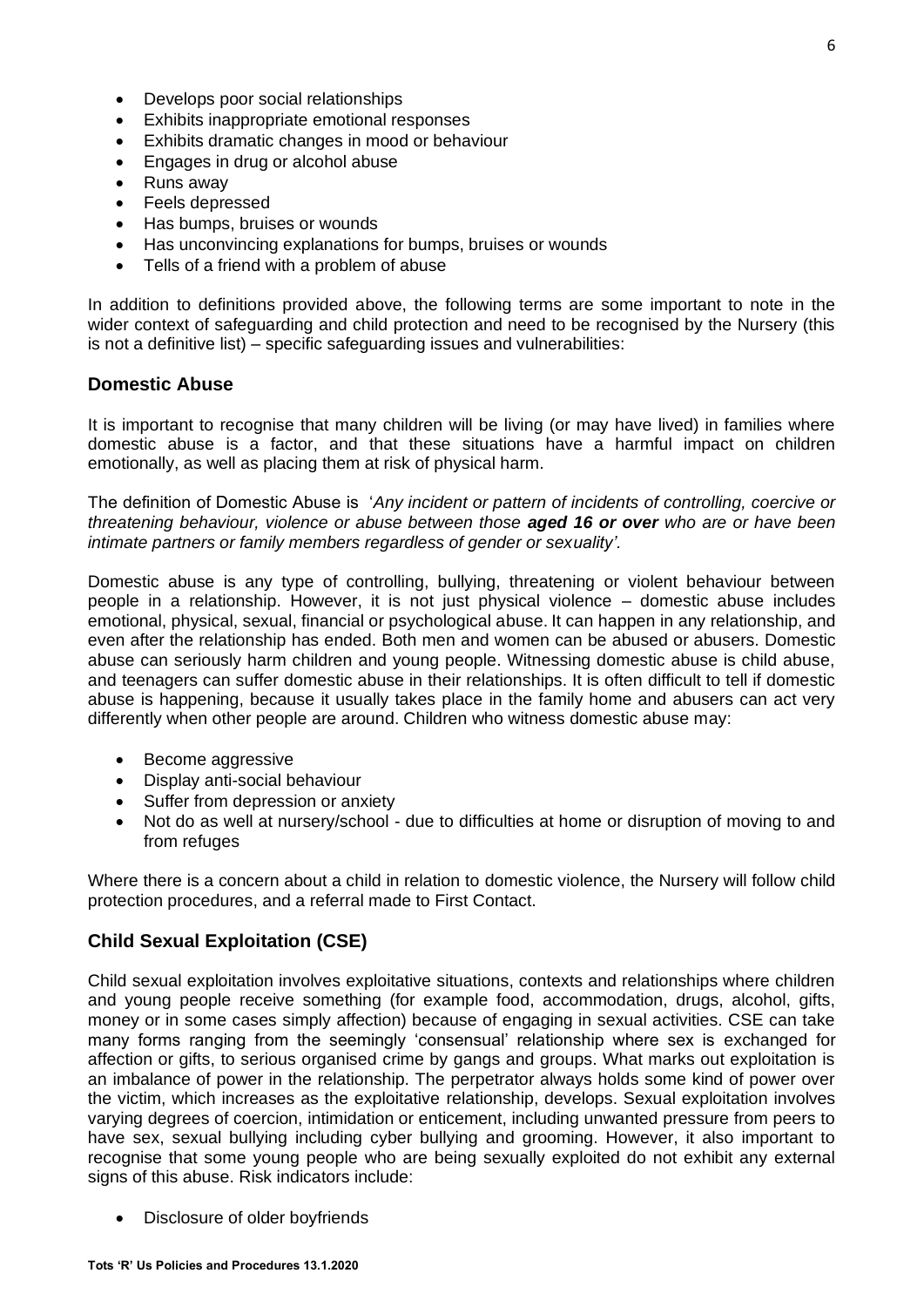- Gang affiliation
- Receiving gifts/drugs/money
- Missing and truanting
- Coercive relationships
- **Trafficking**
- Chatting to strangers on line
- Found in risky locations

If a member of staff/volunteer or student feels any children, older siblings or young parents are at risk of CSE then child protection procedures should be followed and a referral made to First Contact.

#### **Female Genital Mutilation (FGM)**

Female genital mutilation includes procedures that intentionally alter or injure the female genital organs for non-medical reasons. It is carried out on children between the ages of 0–15, depending on the community in which they live. The age at which girls undergo FGM varies enormously according to the community. The procedure may be carried out when the girl is new-born, during childhood, adolescence, at marriage or during the first pregnancy. However, in the majority of cases, FGM takes place between the ages of 5-14 and therefore girls within that age bracket are at a higher risk. FGM is extremely harmful and has short and long-term effects on physical and psychological health.

FGM is internationally recognised as a violation of the human rights of girls and women, and is illegal in most countries, including the UK.

The Nursery takes these concerns seriously and staff will be made aware of the possible signs and indicators that may alert them to the possibility of FGM. [https://www.nspcc.org.uk/preventing](https://www.nspcc.org.uk/preventing-abuse/child-abuse-and-neglect/female-genital-mutilation-fgm/signs-symptoms-and-effects/)[abuse/child-abuse-and-neglect/female-genital-mutilation-fgm/signs-symptoms-and-effects/](https://www.nspcc.org.uk/preventing-abuse/child-abuse-and-neglect/female-genital-mutilation-fgm/signs-symptoms-and-effects/) There is statutory duty for professionals in England and Wales to report 'known' cases of FGM in under-18s, which they identify in the course of their professional work to the police.

Where there is a concern about a child in relation to FGM the Nursery will follow child protection procedures and a referral made to First Contact.

#### **Children of Substance Misusing Parents/Carers**

Misuse of drugs and/or alcohol is strongly associated with Significant Harm to children, especially when combined with other features such as domestic violence.

Where there is a concern about a child in relation to drug/alcohol abuse, the Nursery will follow appropriate safeguarding and child protection. This is particularly important if the following factors are present:

- Use of the family resources to finance the parent's dependency, characterised by inadequate food, heat and clothing for the child
- Child exposed to unsuitable caregivers or visitors, e.g. customers or dealers
- The effects of alcohol leading to an inappropriate display of sexual and/or aggressive behaviour
- Chaotic drug and alcohol use leading to emotional unavailability, irrational behaviour and reduced parental vigilance
- Disturbed moods as a result of withdrawal symptoms or dependency
- Unsafe storage of drugs and/or alcohol or injecting equipment
- Drugs and/or alcohol having an adverse impact on the growth and development of the unborn child / child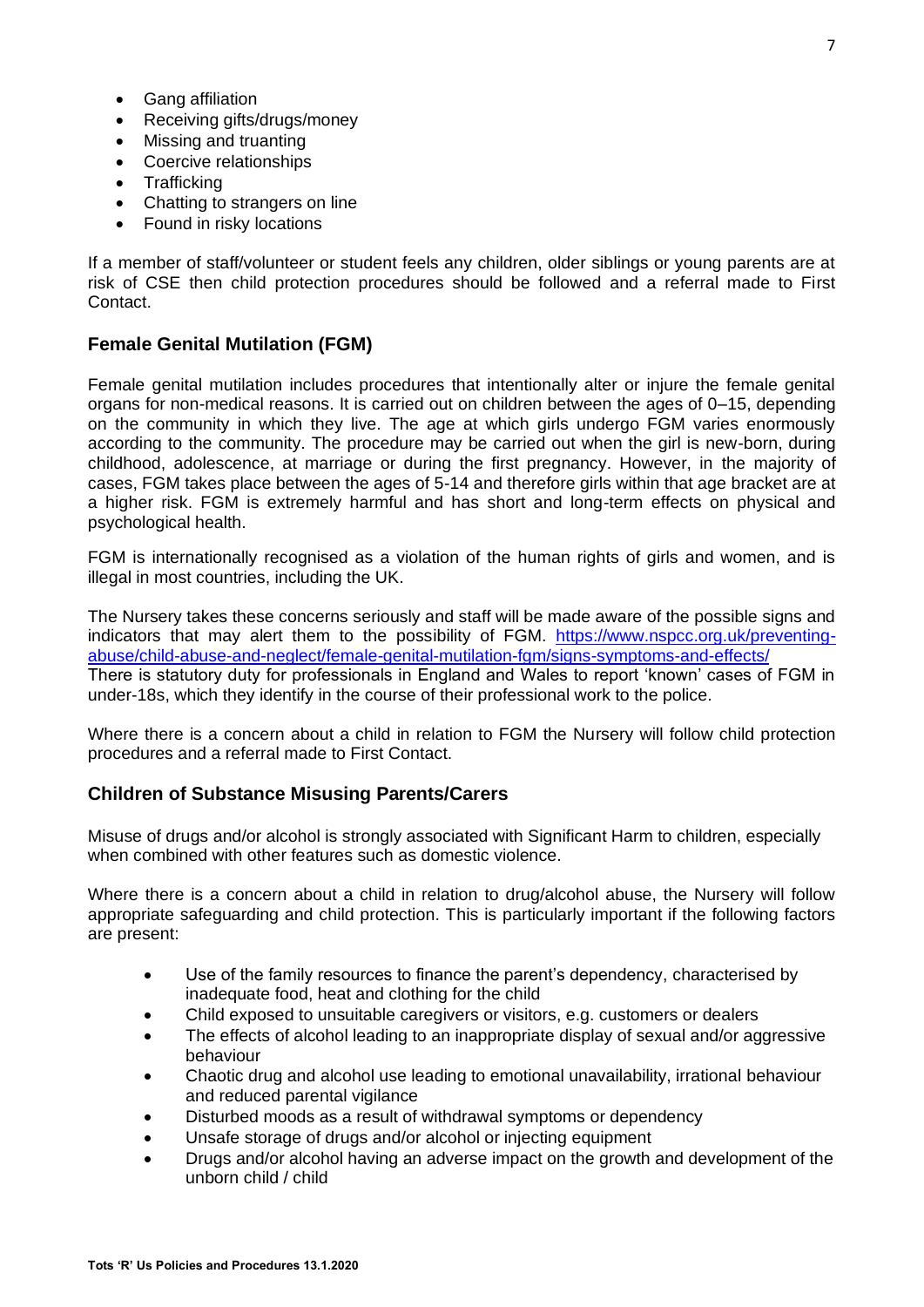#### **Children who abuse other children**

It is important to be conscious that any child who is engaging in abusive behaviour towards others may have been subject to abuse from other children or from adults. Abusive behaviour can be displayed in a variety of ways and can consist of sexual abuse/activity; physical harm; emotional abuse, verbal abuse. Children who abuse others should be held responsible for their abusive behaviour, whilst being identified and responded to in a way, which meets their needs as well as protecting others. In such incidences, the Nursery will follow guidance issued in relation to children who abuse others and local procedures.

Any indication that a child has suffered from peer abuse will be dealt with under the child protection procedures outlined in this policy.

#### **Protecting Children from Extremism and Radicalisation**

Safeguarding children and young people from being drawn into or supporting terrorism. The Nursery has a vital role to play in protecting children and young people from the risks of extremism and radicalisation. This role is underpinned by the Counter Terrorism and Security Act (2015) to have due regard to the need to prevent people from being drawn into terrorism. The Prevent Strategy, published by the Government in 2011 is part of an overall counter-terrorism strategy, CONTEST. The aim of the Prevent Strategy is to reduce the threat to the UK from terrorism by stopping people becoming terrorists or supporting terrorism activity.

At Tots 'R' Us Nursery, all staff are expected to set an example by upholding the fundamental principles of British values, and promoting them to the children at the Nursery. These include democracy, the rule of law, individual liberty and mutual respect, and tolerance of those with different faiths and beliefs. (Please refer to our Prevent Policy for further details)

#### **Children with Special Educational Needs and/or Disabilities (SEND)**

Staff need to be sensitive to signs of abuse, particularly in children with limited or non-verbal communication. Statistically, children with special educational needs and/or disabilities (SEND) are most vulnerable to abuse. Staff who supports children with SEND will use their knowledge of the individual child to ensure that signs and indicators of abuse are recognised and acted upon quickly and sensitively. Children who have difficulty with expressive language may be particularly vulnerable to abuse so practitioners will be alert to changes in behaviour and other possible signs of abuse. Staff should be especially vigilant regarding signs relating to disabled children and not automatically assume that any of the above relates to their impairment. Staff supervision will be vigilant to create a protective ethos around the child. (Please see our Special Educational Needs & Disabilities Policy (SEND)).

Child abuse is not a new problem and, although it still occurs, there is evidence to suggest that its occurrence can be significantly reduced by learning more about the problem. The Nursery supports this by:

- Giving children and young people self-protection strategies
- Knowing how to listen carefully
- Knowing what action to take when allegations of child abuse are made
- Understand the assessment process for providing early help and intervention, for example, through locally agreed common and shared assessment processes such as early help assessments (Single Assessment Framework (SAF)) and Families First Teams

#### **Recording suspicions of abuse and disclosures**

We believe that every child regardless of age, race, religion, home language, family background, gender, disability and/or learning difficulty, has at all times and in all situations, a right to feel safe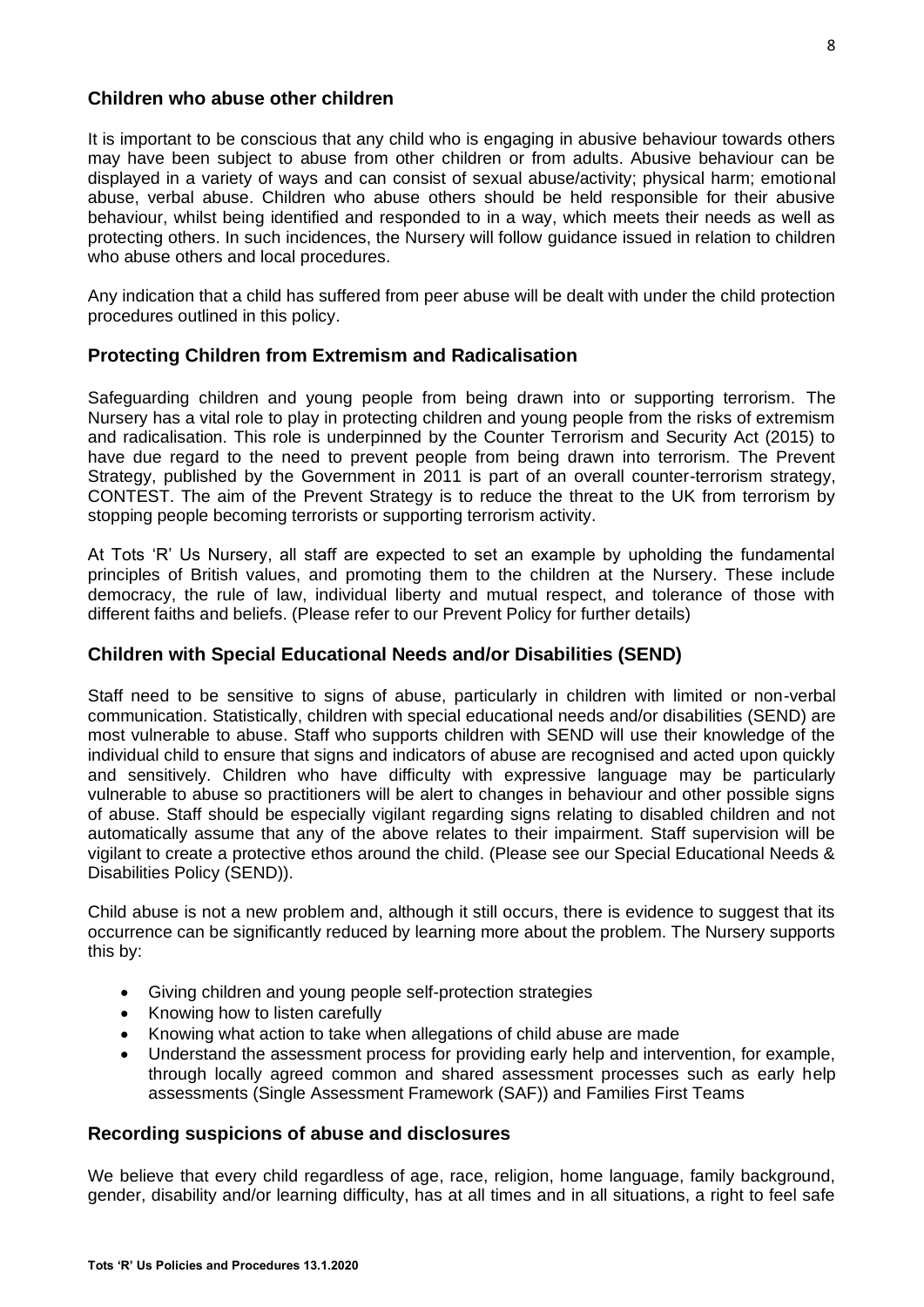and protected from any situation or practice that results in a child being physically or psychologically damaged.

If we have suspicions about a child's physical, sexual or emotional well-being, we will take all necessary action. All trustees, staff and volunteers are encouraged to share concerns with the Designated Safeguarding Lead who has agreed to monitor child protection issues. If the situation is clearly an urgent case, the child is too frightened to go home or we have very serious doubts about the child's safety, we will contact the Safeguarding and Specialist Services (First Contact) or Police immediately. All staff/volunteers have a copy of and understand the written procedures for managing allegations of harm to a child. They know how to make a complaint and understand policies on Whistleblowing and how to manage other concerns about the practice of adults in respect of the safety and protection of children.

All concerns are to be shared with the DSL, who will make the decision if a referral is to be made to the Safeguarding and Specialist Services (First Contact). In all instances, the information will be recorded. Where there is any doubt whether a referral should be made, the First Contact service is available to offer support. It is extremely important that all volunteers and staff communicate concerns accurately.

If a child starts to talk to an adult about potential abuse it is important not to promise the child complete confidentiality as this promise cannot be kept. It is vital that the child is allowed to talk openly and that the disclosure is not forced or words put into the child's mouth. Do not examine the child or ask leading questions. Remain calm and do not allow your own feelings (such as anger, pity or shock) to surface.

Staff should make a written record that forms an objective record of the observation or disclosure on the 'Record of Concern' paperwork (supported by the DSL) that will include:

- Child's name, address, age and date of birth
- Date and time of the observation or the disclosure
- Exact words spoken by the child
- Exact position and type of injuries or marks seen marked on a body map
- Exact observation of an incident including any other witnesses
- Name of the person to whom the concern was reported, with date and time
- Any discussion held with parent (where deemed appropriate)
- Any action taken including steps taken to support the child
- Details of any resulting changes to be made in the Nursery's policies / procedures / practices
- These records should be dated and signed by the person reporting this and the DSL and kept in the child's individual file, which is kept securely and confidentially

Following discussions with all concerned, it may be necessary to refer to the local authority, First Contact and / or that, a Single Assessment Framework (SAF) referral needs to be initiated. If a referral is needed, the Manager (DSL) / Deputy Manager complete the relevant local authority referral form and phones First Contact. This must be followed up in writing within 24 hours. We will keep a copy of this document and will follow the detailed guidelines given. If a SAF is deemed the appropriate means of support, the form will be completed with informed consent from the parent/carer.

When a referral is made, it is vital that when sharing any information it is done so with the utmost care, moreover, is shared for the purpose necessary and with those who need to have it. Using the DSCB's chronology form, a brief account of events is documented, which provides cumulative evidence of emerging needs and risks, which is kept on the child's individual file. It assists in charting a child or young person's journey from early intervention through to statutory intervention. A key purpose of the chronology is to provide an early indication of an emerging pattern of progress or concern.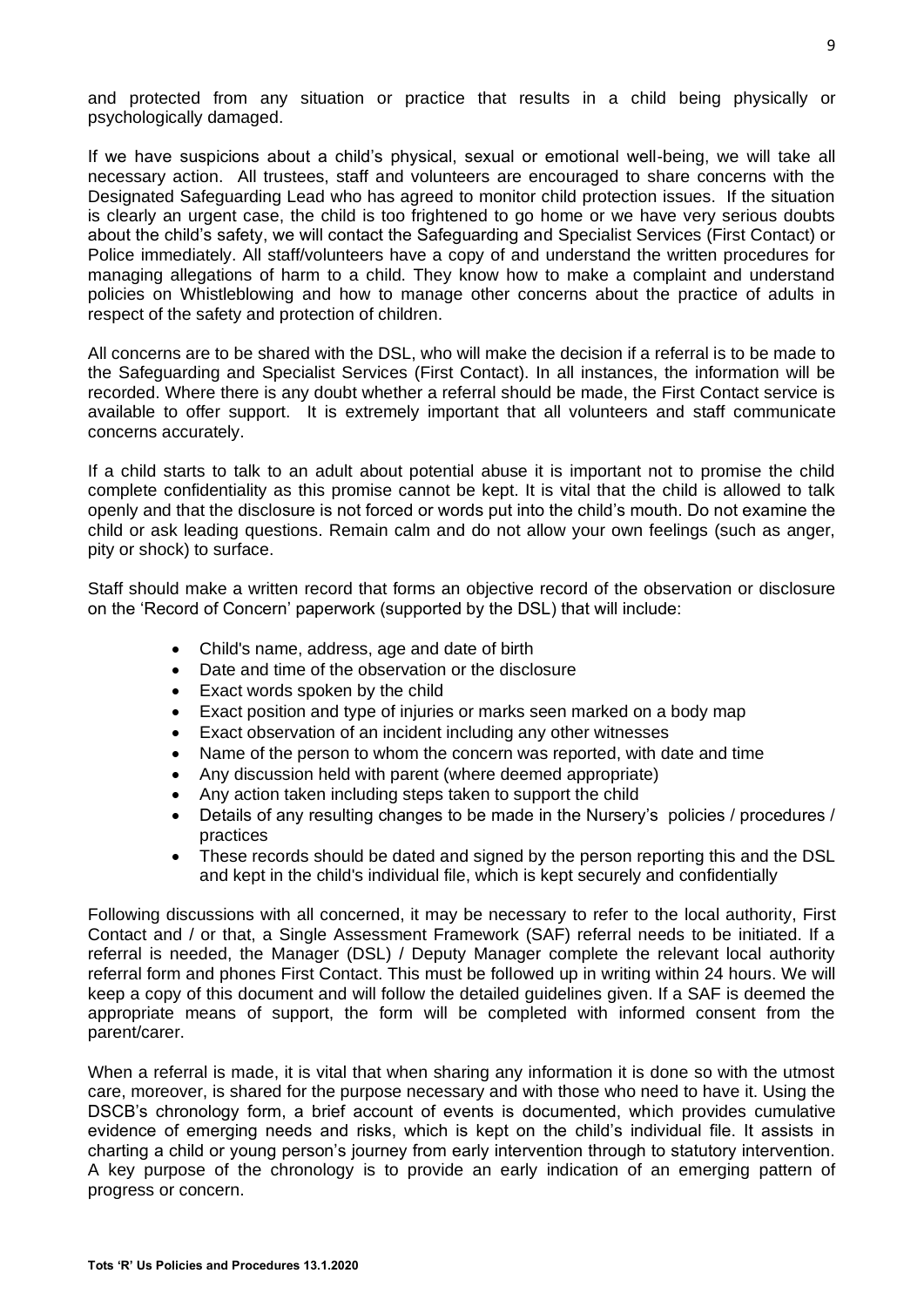#### **Allegations against Centre and Nursery Personnel**

In the event of any person observing inappropriate behaviour towards a child by any other members of staff, or any person working with children, for example, inappropriate sexual comments; excessive one-to-one attention beyond the requirements of their usual role and responsibilities; or inappropriate sharing of images then that person should follow the **'Whistle Blowing'** procedure.

We follow the guidance of the Durham Safeguarding Children Partnership when responding to any complaint that a member of staff, volunteer or any person living, working or looking after children within the Centre or Nursery has abused a child. The Designated Safeguarding Lead on all such occasions will notify Ofsted of any allegations, whether the allegation relates to the Nursery or elsewhere within 14 days. If the allegation made to a member of staff concerns the Designated Safeguarding Lead, the member of staff will inform the Chair who will notify Ofsted.

We will respond to any disclosure by children or staff that abuse by a member of staff or volunteer within the Nursery, may have taken, or is taking place, by first recording the details of any such alleged incident. We will refer any such complaint immediately to the local authority's First Contact to investigate. We will also report any such alleged incident to the Durham Safeguarding Children's Partnership Local Authority Designated Officer (LADO). We will co-operate entirely with any investigation carried out by children's social care in conjunction with the police and LADO.

Where the Trustees, First Contact and the Local Authority Designated Officer (LADO) agree it is appropriate in the circumstances, the Chair will suspend the member of staff on full pay, or the volunteer, for the duration of the investigation. This is not an indication of admission that the alleged incident has taken place, but is to protect the staff as well as children and families throughout the process.

#### **Whistle Blowing**

It is our intention that any member of staff, volunteer or any person living, working or looking after children within the Centre or Nursery feel confident about coming forward and reporting any issues/concerns that they may have regarding the areas below, whilst remaining protected from any subsequent discrimination.

#### **Aim**

- Ensure all personnel understand their responsibilities and feel confident in raising and reporting a serious concern at the earliest opportunity
- Provide avenues for all personnel to raise concerns and receive feedback on any action taken
- Ensure that all personnel receive a response to their concerns and that they are aware of how to pursue them if they are not satisfied
- Reassure personnel that they will be protected from possible reprisals or victimisation if they have made any disclosures in good faith

Any concerns can be reported without this leading to any harassment or victimisation, and every effort will be made to keep both the concern and the member of staff's identity confidential

The following signs and symptoms may mean that staff, volunteers or students are involved in abuse:

- Paying an excessive amount of attention to a child or groups of children
- Providing presents, money or having favourites
- Seeking out vulnerable children, e.g.: disabled children
- Trying to spend time alone with a particular child or group of children on a regular basis
- Making inappropriate sexual comments
- Sharing inappropriate images
- Being vague about where they have worked or when they have been employed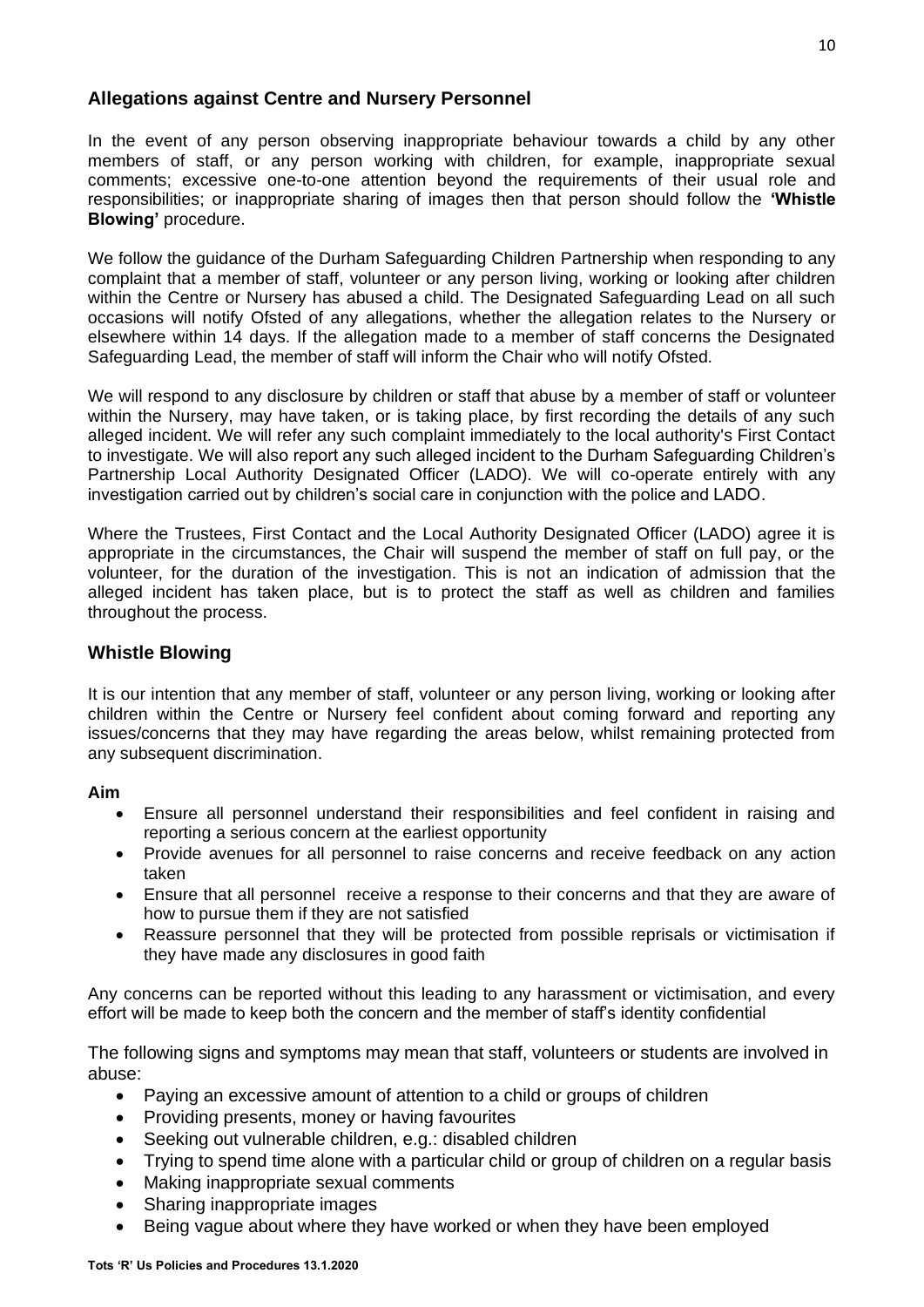• Encouraging secretiveness

#### **Methods of reporting**

- A concern can initially be raised by any member of staff, volunteer or student to the Designated Safeguarding Lead (DSL). In the event that the concern is about the DSL the Chair should be contacted
- Discuss the nature of the concern together with the background, history of the concerns and provide relevant dates of incidents
- There is no expectation that staff prove beyond doubt the truth of their suspicion, however they will need to demonstrate that they are acting in good faith and there are reasonable grounds for their concern
- All employees will be treated fairly

#### **Concerns will be dealt with in the following way:**

- Initial enquiries will be made to decide whether an investigation is appropriate and if so what form it should take
- The incident will be investigated by the Manager (DSL) /Trustees/or Ofsted
- If appropriate it will be referred and put through established Safeguarding procedures and may form the subject of an independent inquiry
- Within ten working days of the concern being raised, the member of staff will receive in writing :
	- Acknowledgement that the concern has been received with an indication as to how the setting will proceed to deal with the matter
	- Supply the member of staff with information on staff support mechanisms
	- Inform the member of staff concerned as to whether any further investigation will take place and if not, why not

It may be necessary for the setting to interview staff to ensure that their disclosure is fully understood. Any meeting can be arranged away from the workplace, if so wished, and a representative or a friend may accompany the involved member of staff for support.

If there are any difficulties experienced because of raising a concern, support will be offered. Staff will be kept informed of the progress and outcome of any investigation to assure that any disclosure has been properly addressed unless legal reasons determine otherwise.

Confidentiality will be maintained and every effort will be made not to reveal a member of staff's identity if they so wish. If however a member of staff makes an allegation frivolously, maliciously or for personal gain, appropriate action that could include disciplinary action may be taken.

The Public Interest Disclosure Act 1998 seeks to protect employees from discrimination because of "blowing the whistle" on their organisation, or individuals within it, through amendments to employment law.

If you are not satisfied with the outcome of the investigation, you may elevate your concerns directly to Ofsted Tel: 0300 123 1231, e-mail whistleblowing @ofsted.gov.uk.

We keep a copy of the 'What to do if you are worried a child is being abused' and 'Working together to safeguard children', alongside procedures set down by the Durham Safeguarding Children Partnership along with this Policy document for reference and for guidance on the referral process.

#### **Informing parents**

We will ensure that all parents know how to complain about the behaviour or actions of staff or volunteers within the Nursery, or anyone visiting, accessing other services or working on the premises occupied by the Nursery, which may include an allegation of abuse.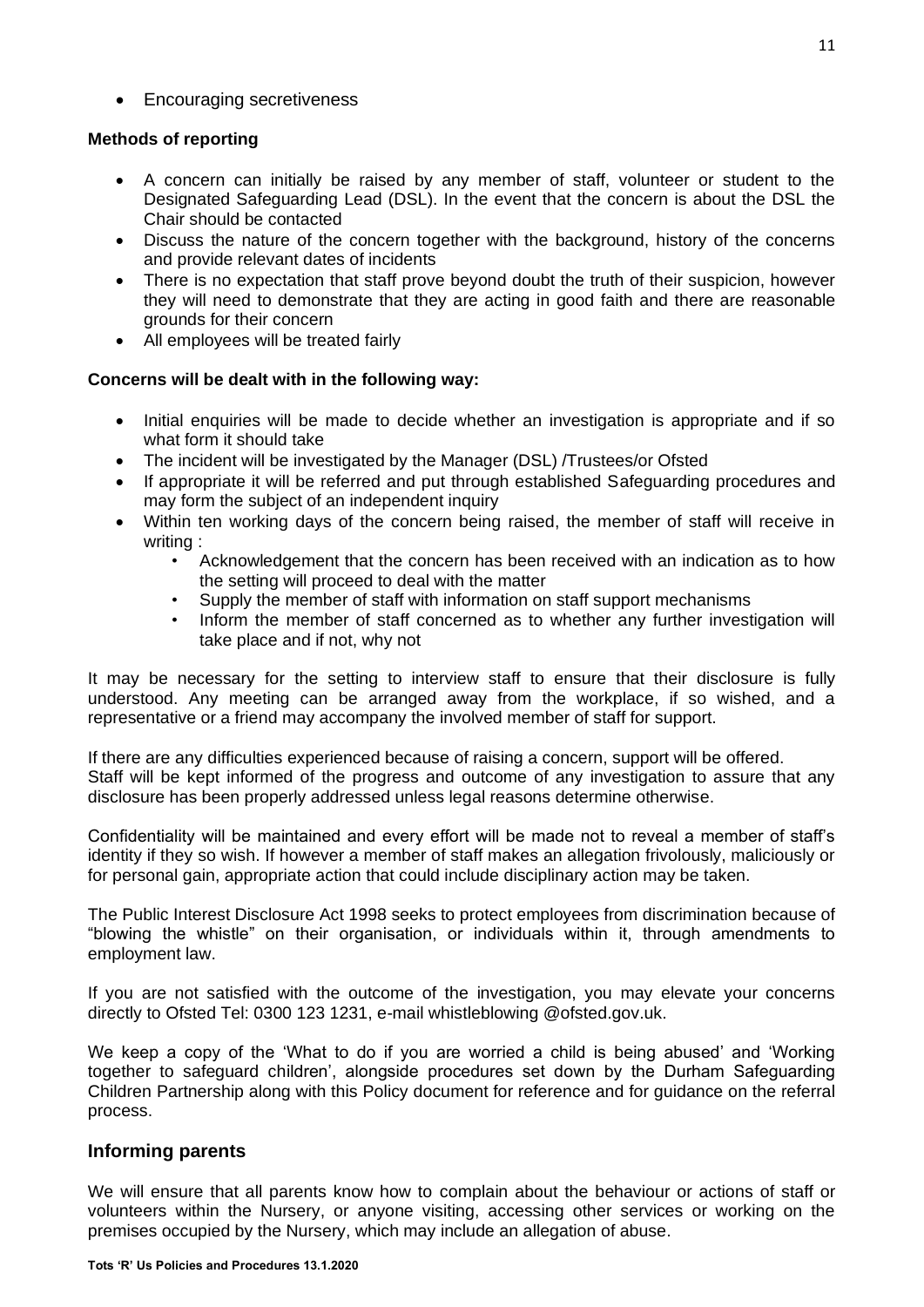Parents are normally the first point of contact. We will discuss any concerns with parents to gain their view of events unless we feel this may put the child in greater danger. We will inform parents where we make a record of concerns in their child's file and that we also make a note of any discussion we have with them regarding a concern.

If a suspicion of abuse warrants referral to First Contact, parents are informed at the same time that the referral will be made, except where the guidance of the Durham Safeguarding Children Partnership does not allow this, for example, where it is believed that the child may be placed in greater danger or where the concern is around sexual abuse. This will usually be the case where the parent is the likely abuser. In these cases, the social workers will inform parents.

#### **Confidentiality and sharing information**

We always check whether parents/carers regard the information, they share with us to be regarded as confidential or not. Some parents/carers sometimes share information about themselves with other parents/carers as well as staff and volunteers. The Nursery is not responsible if information shared beyond those parents/carers whom the person has 'confided' in. Information shared between parents/carers in a discussion or training group is usually bound by a shared agreement, that the information is confidential to the group and not to be discussed outside of it.

We inform parents/carers when we need to record confidential information beyond the general personal information we keep. For example, with regard to any injuries, concerns, or changes in relation to the child or the family, any discussions with parents on sensitive matters, any records we are obliged to keep regarding action taken in respect of child protection, and any contact and correspondence with external agencies in relation to their child. We keep all records securely.

All staff and volunteers are made aware of the importance of not disclosing any information they may know regarding the children, families and staff to anyone outside the Nursery environment. Staff should only discuss concerns with the Manager (Designated Safeguarding Lead), Deputy Manager or Registered Nominated Person. That person will then decide who else needs to have the information and they will disseminate it on a 'need-to-know' basis.

Confidential records kept on a child are shared with the child's parents or those who have parental responsibility for the child, only if appropriate under the guidance of the Durham Safeguarding Children's Partnership (DSCP) with the provision that the care and safety of the child is paramount. Child protection information, record of concern forms and other written information will be stored securely and only made available to relevant individuals in line with our Confidentiality, Data Protection and Sharing Information Policy.

All staff, volunteers and personnel working within the centre sign a 'Confidentiality Agreement'.

#### **Safer Recruitment**

The Nursery Manager, Nominated Registered Person and Deputy Manager have undertaken Safer Recruitment Training with the Durham Safeguarding Children's Partnership. All safeguarding training will be updated every two years. In addition to this training, their knowledge and skills should be refreshed annually. The Nursery has an effective system in place to ensure that all practitioners and other people aged 16 or over likely to have regular contact with children are suitable to do so.

We will address safe recruitment and selection of paid employees and volunteers by doing the following and in line with our Staff, Volunteer and Employment Policy:

- Accept that it our responsibility to check that all adults with regular access to children have been appropriately vetted through the Disclosure and Barring Service (DBS) and will not commence work until a satisfactory DBS is received
- Hold a register of DBS certificates